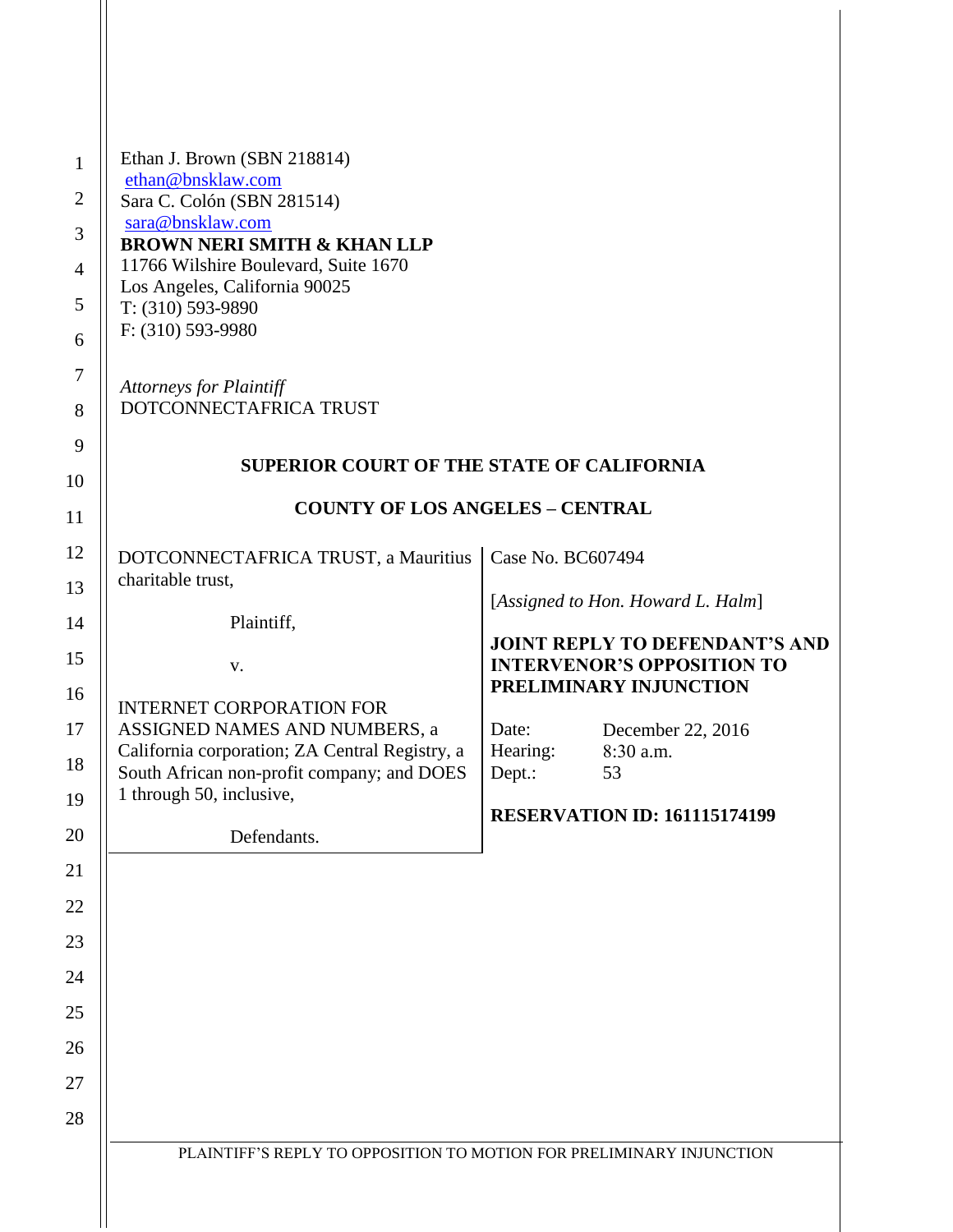#### **MEMORANDUM OF POINTS AND AUTHORITIES**

# **I. INTRODUCTION**

The Arbitrators in ICANN's own internal dispute resolution process enjoined ICANN from acting until they resolved the initial dispute in  $DCA$ 's favor.<sup>1</sup> After ICANN again improperly rejected DCA's application, the federal district court overseeing the case enjoined ICANN again and then affirmed that injunction on a motion for reconsideration. After remand to this court, ICANN requested that the Ninth Circuit issue a ruling "reflecting that the preliminary injunction is void." *The Ninth Circuit refused ICANN's request*. ICANN must remain enjoined.

In its opposition, ICANN mainly relies upon the Prospective Release that Judge Klausner held "void as a matter of law." Judge Klausner limited his ruling to an application of Cal. Civ. Code § 1668, but this one-sided clause should also fail as unconscionable, or based on ICANN's fraud. ICANN barely addresses DCA's endorsements.<sup>2</sup> Instead, ZACR – DCA's sole competitor – argues that DCA's endorsements are insufficient. ICANN only questioned one of four evaluated element of the endorsement – one that was *preferred* but *not mandatory* under ICANN rules. In any event, as explained below, DCA's endorsement contained that element. Both oppositions attempt to undermine DCA's UNECA endorsement, by referring to a letter dated September 21, 2015, from UNECA to the AUC*, not ICANN*, stating that UNECA does not consider itself an endorser. But ICANN accepted UNECA as an endorser years before.

ZACR only mentions briefly (in a footnote) that it has already assigned the rights to the .Africa gTLD to the AUC. Examining the timeline of the application process for the .Africa gTLD, it becomes clear why the AUC later "selected" ZACR as its "official" endorsement. In 2010, the African ministers in charge of Information and Communications Technologies issued the Abuja Declaration, requesting the AUC to "set up the structure and modalities for Implementation of the DotAfrica Project." Declaration of Moctar Yedaly ("Yedaly Decl."), ¶ 7, Ex. A. Subsequently, in October 2011, ICANN rejected the AUC's request to place .Africa on the reserved names list.

 $\overline{a}$ 

<sup>&</sup>lt;sup>1</sup> ICANN's panel noted "it would have been 'unfair and unjust to deny DCA Trust's request for interim relief when the need for such relief …[arose] out of ICANN's failure to follow its own Bylaws and procedures." Bekele Decl., Ex. 1, p. 4, ¶ 20.

<sup>&</sup>lt;sup>2</sup> Both ICANN and ZACR have misconstrued and mischaracterized many facts in opposition. DCA responds to many below, and the remainder of DCA's objections are provided in the evidentiary objections.

MEMORANDUM OF POINTS AND AUTHORITIES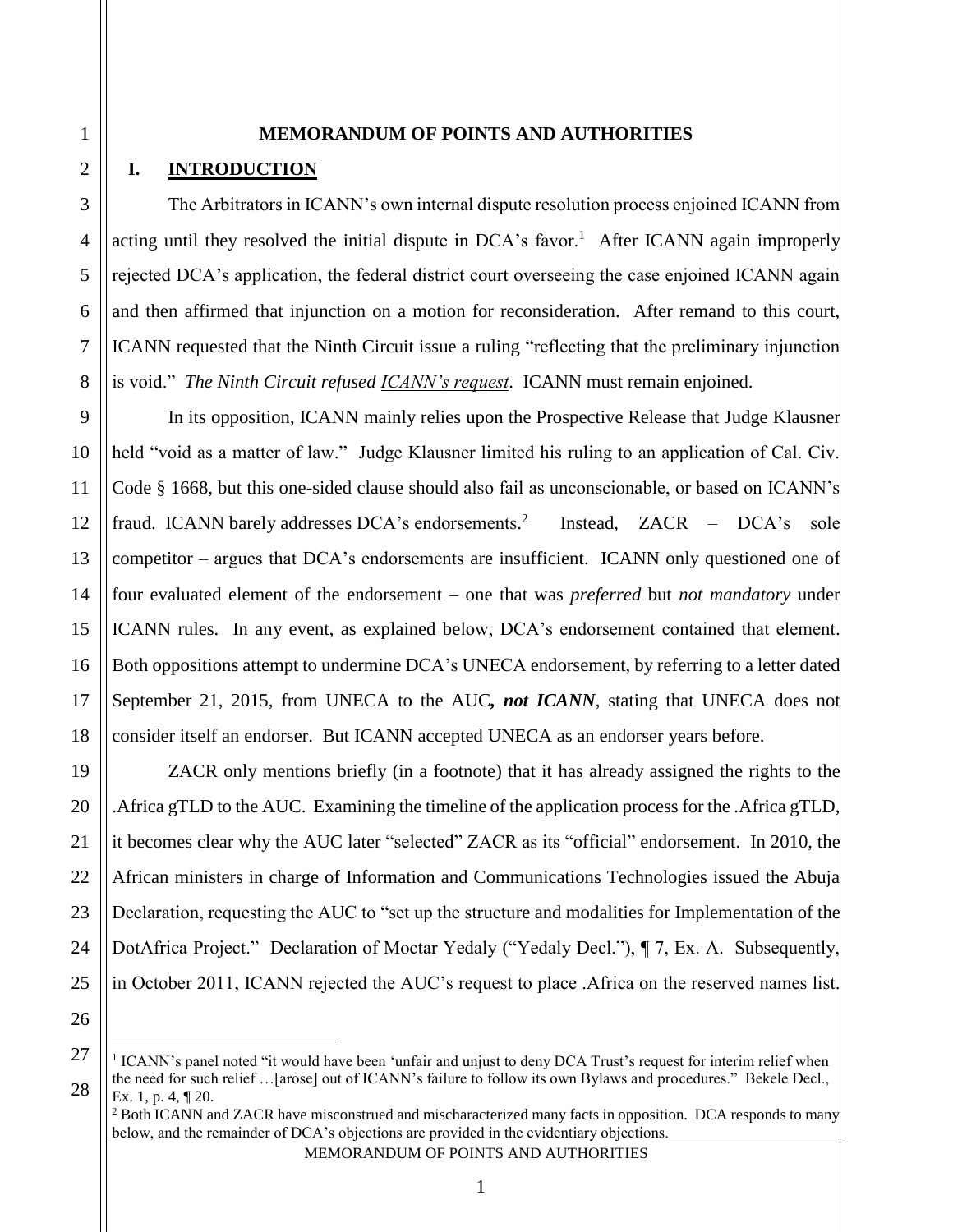1 2 3 4 Declaration of Sophia Bekele ("Bekele Decl."), ¶ 25, Ex. 12. The AUC then appointed ZACR as its "official endorsement" in April 2012, in exchange for ZACR allowing the AUC to "retain all rights relating to the dotAfrica TLD" – essentially ZACR is merely a front for the AUC. *Id*., ¶ 41, Ex. 26, ¶ 22 (7).

DCA had (or should have had) sufficient endorsements to pass the Geographic Names Panel and continue through the *remainder* of the application process. However, ICANN subjected DCA to disparate treatment throughout the evaluation, when the Guidebook specifically states that the Geographic Names Panel – third party  $ICC -$  is an independent panel subject to a "code of conduct" including "objectivity, integrity, confidentiality, and credibility." *Id.*, Ex. 3, Sections 2.4 and 2.4.3. Instead, ICANN employee Trang Nguyen in conjunction with ICC employee Mark McFadden, drafted a letter for the AUC to support ZACR, violating the rules ICANN has set forth. Declaration of Sara C. Colón ("Colón Decl.), Ex. 3.<sup>3</sup>

Finally, DCA will suffer a greater harm in the absence of an injunction than ZACR and ICANN would suffer from issuance of the injunction. ICANN makes no argument of harm. ZACR, provides an unsupported, conclusory spreadsheet of costs it has incurred as the result of an improper registry agreement it entered into with ICANN. Bekele Decl., ¶ 2, Ex. 1, p. 4. Thus, all costs incurred by ZACR to date are not recoverable. Any future harm to ZACR can be mitigated through a prompt trial setting. Moreover, the public obtains a greater benefit by having the gTLD outcome properly determined rather than prematurely, and improperly awarding it to the wrong party. DCA's harms outweigh all others and the public interest supports an injunction. Significant discovery has been completed in this case, and it can be set for trial soon.

DCA respectfully requests this Court recognize continue to enjoin ICANN from further action.

# **II. ARGUMENT**

# **A. The Federal Court Preliminary Injunction Remains Valid**

As DCA has argued, it is the Court's decision to adopt the federal rulings, and DCA requests this Court do so, including the preliminary injunction. "It will be for the state court when the case gets back there, to determine what shall be done with pleadings filed…during…the suit

28

5

6

7

8

9

10

11

12

13

14

15

16

17

18

19

20

21

22

23

24

25

26

27

<sup>&</sup>lt;sup>3</sup> When ICANN rejected the AUC's request to place .Africa on the reseved names list, ICANN informed the AUC on GAC procedures available to defeat DCA's application. Bekele Decl., Ex. 12, p 2-3.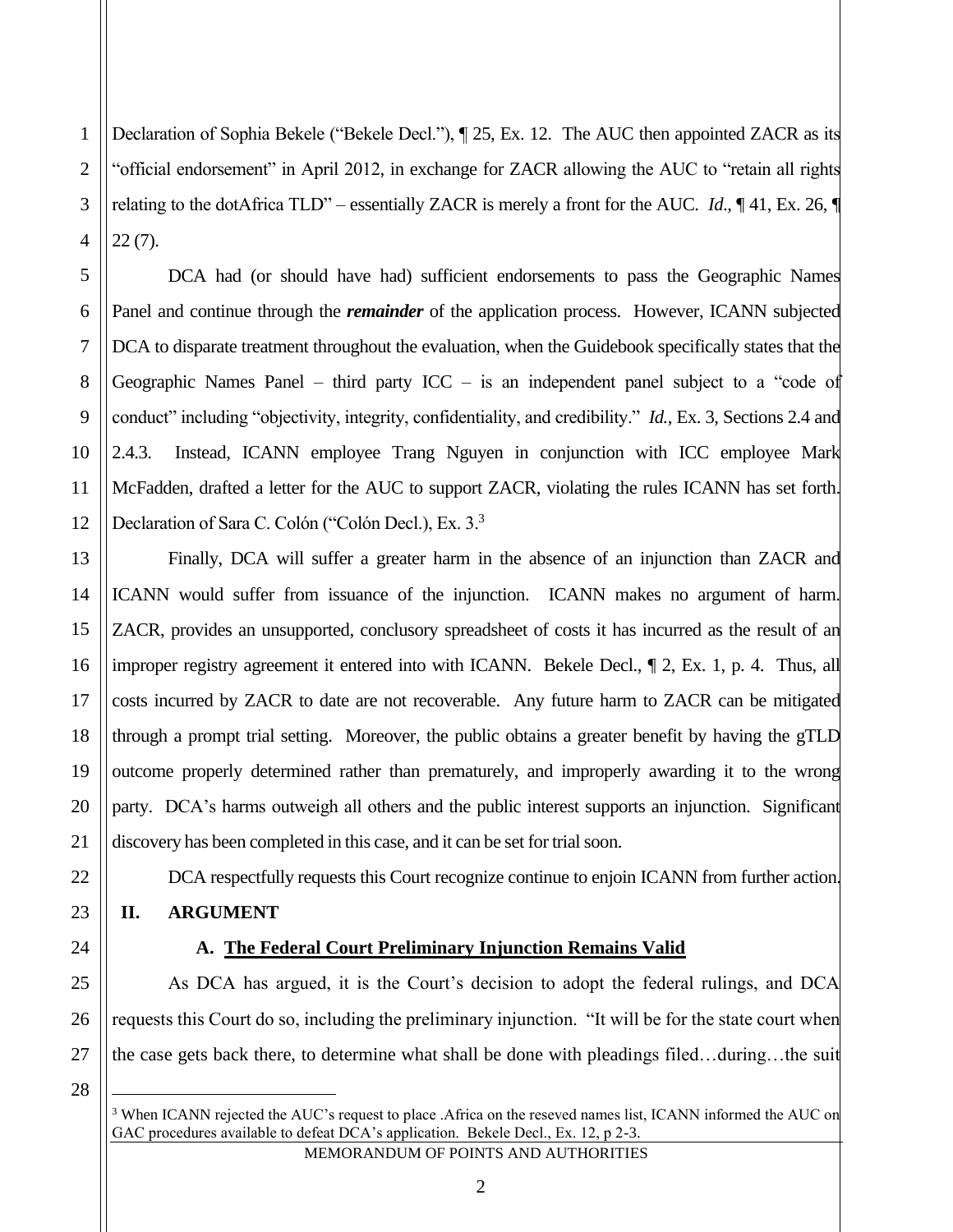1 2 3 4 5 6 7 8 in federal court. *Ayers v. Wiswall* (1884) 112, U.S. 187, 190-191. Adoption of the federal ordered preliminary injunction is especially appropriate because the Ninth Circuit expressly rejected ICANN's request to including language "reflecting that the preliminary injunction order is void" in its order dismissing ICANN's appeal, implying that the preliminary injunction is valid. *See*  Request for Judicial Notice, Ex. A. ICANN argues that the preliminary injunction is void, yet ignores the Court's order finding ZACR a necessary party. If the Court lacked jurisdiction and its orders are void, the Court's order regarding ZACR is also void. This is yet another attempt by ICANN to inequitably apply the rules to its advantage.

#### **B. ICANN's Prospective Release is Void as a Matter of Law**

Under any of the theories that DCA proposes, ICANN's Prospective Release attempts to absolve it, and it alone of any liability, and is thus void as a matter of law.

9

10

11

12

## 1. *Ruby Glen, LLC v. ICANN* – 2016 U.S. Dist. LEXIS 163710 ("*Ruby Glen*")

13 14 15 16 17 18 19 20 21 22 23 24 In this case, the Honorable Gary R. Klaunser held the Prospective Release "void as a matter of law." ICANN relies on a federal court decision in a different case, *Ruby Glen,* which is both distinguishable and non-binding. "Decisions of lower federal courts are…not binding." *Boucher v. Alliance Title Co., Inc.* (2005) 127 Cal.App.4th 262, 267. ICANN argues that "just as in *Ruby Glen*, the conduct alleged here does not amount to "fraud, or willful injury to the person or property of another." But *in stark contrast* to *Ruby Glen*, DCA alleges claims for intentional and negligent misrepresentation, and fraud and conspiracy to commit fraud. The plaintiff in *Ruby Glen* alleged causes of action for breach of contract, breach of the implied covenant of good faith and fair dealing, negligence, and unfair competition. *See* Declaration of Jeffrey LeVee ("LeVee Decl."), Ex. L. 2. Although ICANN relies on Judge Anderson's doubt in that case that ICANN committed fraud or intentional wrongdoing, DCA alleges exactly that: intentional disparate treatment of its application and ZACR's. The facts of *Ruby Glen* are thus clearly distinguishable.

25 26

27

28

# 2. *ICANN's pre-textual denial of DCA's Application is Willful Injury.*

ICANN also argues that Civ. Code § 1668 does not apply to the Prospective Release because "willful injury to the person or property of another "means more than intentional conduct,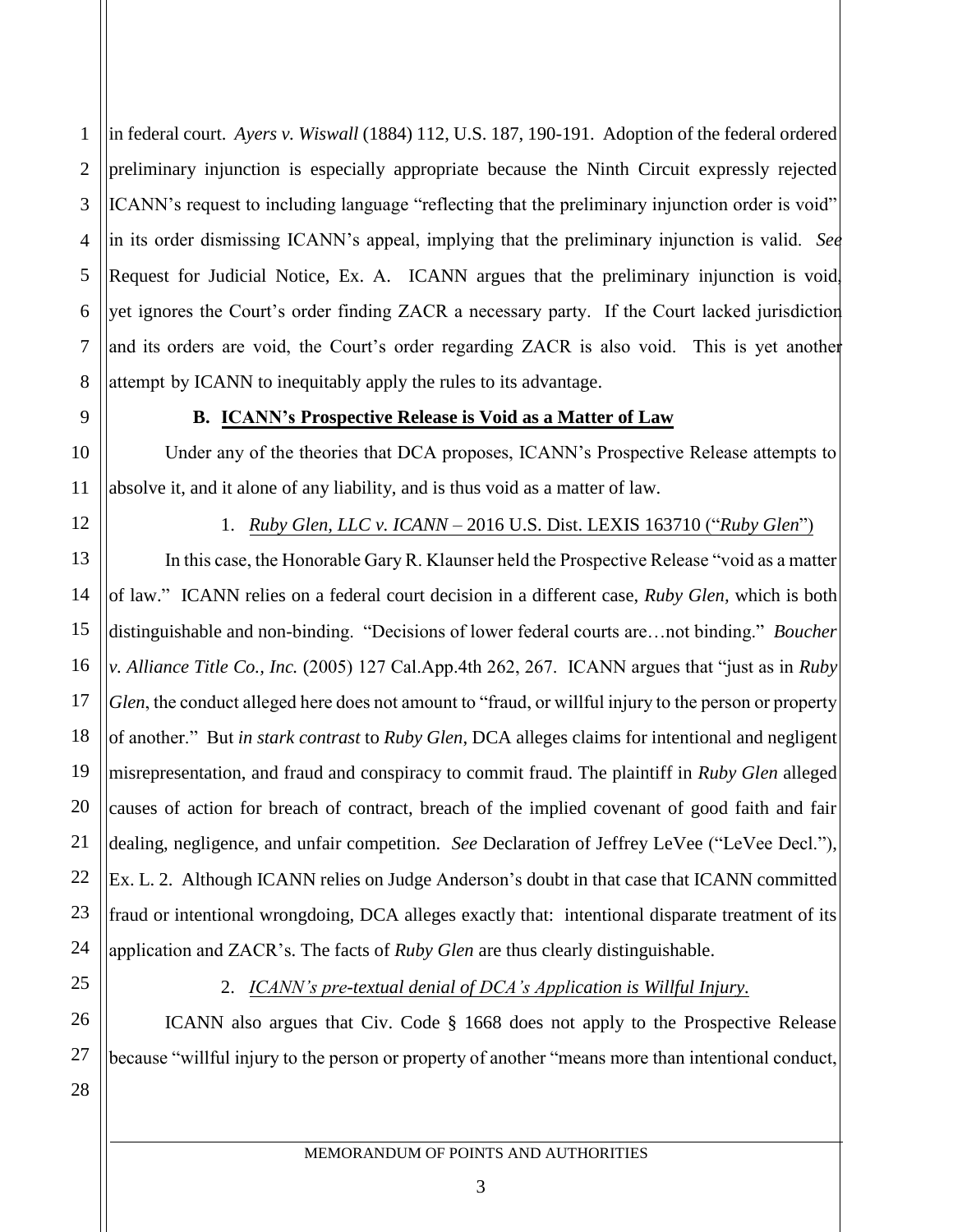1 but instead 'intentional wrongs.'" ICANN Opp., at 10:8-9 (citing *Fritelli, Inc. v. 350 N. Canon Drive, LP* (2011) 202 Cal.App.4th 35, 43.). However, DCA alleges intentional wrongs.

As stated in DCA's moving papers, ICANN's actions in reissuing the same clarifying questions after the IRP without any further explanation establishes that its actions were merely a pre-text to deny DCA's application for a final time. "While the word 'willful' implies an intent, the intention must relate to the misconduct and not merely to the fact that some act was intentionally done." *Calvillo-Silva v. Home Grocery* (1998) 19 Cal.4th 714, 729. Black's Law Dictionary defines pretext as: "ostensible reason or motive assigned or assumed as a color or cover for the real reason or motive; false appearance; pretense." *Id.*, 1184 (Sixth Edition 1991). Put otherwise, ICANN used the same clarifying questions as the reason to improperly hide and disguise its true motive of arbitrarily rejecting DCA's application. There could not be a more clear instance of willful misconduct. Judge Klausner agreed with DCA, holding that "the evidence suggests that ICANN intended to deny DCA's application based on pretext" in granting DCA's preliminary injunction. Brown Decl., Ex. 2, p. 5. Thus, ICANN's actions constitute intentional conduct to invalidate the Prospective Release.

ICANN also argues that Section 1668 cannot be used to invalidate the contract based on a violation of law because DCA alleges no violation of law in its Ninth Cause of Action. ICANN Opp., p.10, n.10. This is plainly wrong. DCA alleges fraud and misrepresentation and those are sufficient to invalidate the contract. DCA's Ninth Cause of Action is also based on ICANN's fraud – ICANN's false promise that it would follow the rules as it represented.

For the foregoing reasons, ICANN's Prospective Release is void as a matter of law.

MEMORANDUM OF POINTS AND AUTHORITIES 3. *No "Separate" Promises exist and the Prospective Release affects all claims* ICANN cannot differentiate between causes of action because only one agreement was made between ICANN and DCA. ICANN argues that the Prospective Release is valid as to any negligence claims. ICANN Opp. p. 11, citing to *Werner v. Knoll* (1948) 89 Cal.App.2d 474, 477; *Hulsey v. Elsinore Parachute Ctr*. (1985) 168 Cal.App.3d 333, 340; and *Grayson v. 7-Eleven, Inc.*, No 09cv1353-GPC (WMC), 2013 U.S. Dist. LEXIS 40462, at \*18 (S.D. Cal. Mar. 21, 2013). But as the court stated in *Werner v. Knoll*, "the only question raised by the pleadings is whether or not said provision operates to relieve the respondent from the consequences of his own negligence..."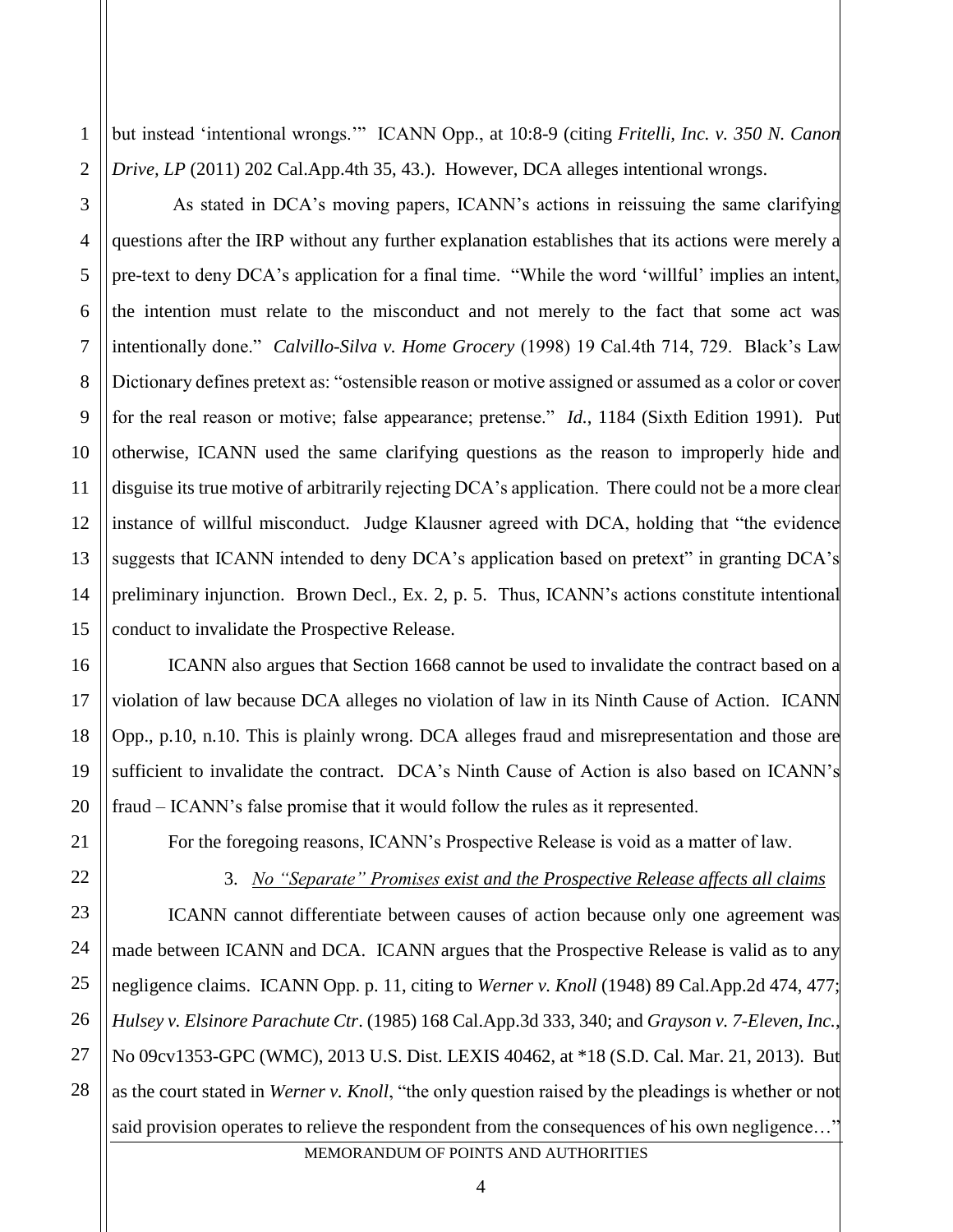Id., at 477. DCA raises questions of fraud, intentional misrepresentation and negligent misrepresentation and the Prospective Release attempts to relieve ICANN from "any and all claims….that arise out of, are based upon, or are in any way related to…ICANN's…review of this application." *See* ICANN Opp., p. 2:21-28. Because the Prospective Release attempts to resolve ICANN of all liability, including fraud, it violates Section 1668 and is void.

1

2

3

4

5

6

# 4. *The Prospective Release is Unconscionable and was not Negotiated*

DCA did not negotiate the Prospective Release and ICANN can cite no evidence that it did. ICANN rejected any requests to soften or eliminate the release, including a request from its own committee.<sup>4</sup> ICANN is the only entity which awards gTLDs, and the Prospective Release is procedurally unconscionable.

The Prospective Release is also substantively unconscionable because absolving a private corporation from liability is not justified. "Unconscionability turns not only on a 'one-sided' result, but also on an absence of 'justification' for it." *Walnut Producers of Cal. v. Diamond Foods, Inc.* (2010) 187 Cal.App.4th 634, 647. ICANN claims that absolving itself of liability is a public benefit and justification and cites to *Ruby Glen* to support this. ICANN merely concludes this, because no public benefit exists in granting a private corporation immunity from liability.<sup>5</sup> Judge Anderson stated that "ICANN and frustrated applicants do not bear this harm [that applicants could derail the entire system developed by ICANN] equally." Judge Anderson did not consider that that ICANN bears no harm in rejecting a gTLD application. This also ignores the years spent and expenditures made in applying for a gTLD. ICANN bears none of that loss. Accordingly, the Prospective Release is unconscionable.

# 5. *The Prospective Release was Procured by Fraud*

ICANN made various false representations to DCA in order to get DCA to agree to the Guidebook and submit an application. These include: (1) that ICANN would review DCA"s

<sup>4</sup> [https://www.icann.org/en/system/files/files/dryden-to-dengate-thrush-23sep10-en.pdf.](https://www.icann.org/en/system/files/files/dryden-to-dengate-thrush-23sep10-en.pdf) "The GAC believes therefore that **the denial of any legal recourse as stated in Module 6 of the DAG under item 6 is inappropriate.** The GAC cannot accept any exclusion of ICANN's legal liability for its decisions and asks that this statement in the DAG be removed accordingly."

<sup>&</sup>lt;sup>5</sup> ICANN created a reserve fund especially for potential litigation that currently exceeded \$80 million in March 2014. *See* <https://www.icann.org/en/system/files/correspondence/goshorn-to-jeffrey-14jun13-en.pdf> and <https://www.icann.org/en/system/files/files/package-fy14-31mar14-en.pdf> (p.9).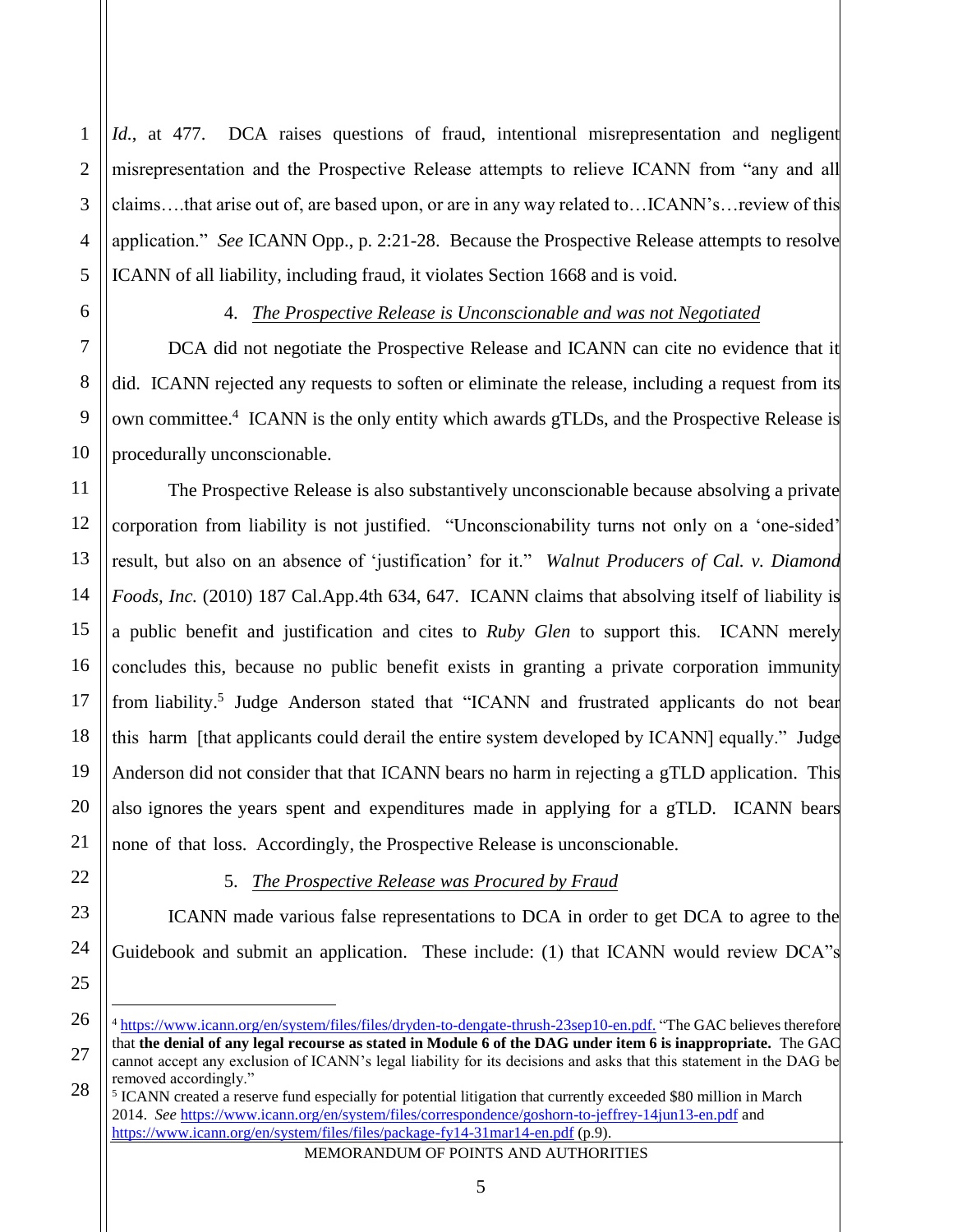application in accordance with its Articles of Incorporation, Bylaws, and the new gTLD Guidebook; (2) that ICANN's IRP was a legitimate process for redress and was not illusory and non-binding; (3) that it would participate in the IRP in good-faith; and (4) that all applicants would be subject to the same agreement, rules, and procedures. These affirmative representations made by ICANN in its Articles of Incorporation, Bylaws, and the Guidebook are false and are expressly identified in DCA's amended complaint. Accordingly, the Prospective Release was procured through ICANN's fraud. For all of the foregoing reasons, DCA respectfully requests this Court find the Prospective Release void as a matter of law as Judge Klaunser did.

#### **C. DCA's Endorsements were Sufficient when Evaluated by ICANN**

1

2

3

4

5

6

7

8

9

10

11

12

13

14

15

16

17

18

19

20

21

22

23

24

25

## 1. *DCA's endorsements met the fourth and optional criteria.*

ICANN never questioned whether the AUC or UNECA withdrew their support, but only questioned criteria four of the endorsement requirements, and DCA's endorsements met that requirement as well.<sup>6</sup> See Declaration of Sophia Bekele, Exs. 13 and 15. Pursuant to the new gTLD Guidebook, an endorsement letter was evaluated on four separate criteria: (1) the letter must clearly express the public authority's support for or non-objection to the applicant's application; (2) must demonstrate the public authority's understanding of the string being requested; (3) demonstrate the public authority's understanding of the of the string's intended use; and (4) *should* demonstrate the public authority's understanding that the string is being sought through the gTLD application process and that the applicant is willing to accept the conditions under which the string will be available. Bekele Decl., Ex. 3, Section 2.2.1.4.3 (emphasis added).

No clarifying questions ICC issued to DCA suggest that DCA had failed to satisfy the first criteria - that "the letter must clearly express the government's or public authority's support for or non-objection to the applicant's application." *See* Bekele Decl., Exs. 13 & 15. In fact, ICANN accepted that criteria 1 was met by DCA's endorsements. Thus, ICANN never relied on any claim that DCA's endorsements were withdrawn or invalid.<sup>7</sup> ICANN concedes that criteria 2 and 3 were met. Only criteria 4 – the only one framed as "should" (or preferred) rather than must -- is at issue.

26 27

 $\overline{a}$ 

28

<sup>&</sup>lt;sup>6</sup> ZACR is not responsible for evaluating DCA's endorsements and is its direct competitor. ZACR's arguments should be given little weight.

<sup>&</sup>lt;sup>7</sup> ICANN again misleadingly states that DCA never submitted the purported withdrawal letter from the AUC to ICANN, but ICANN's CEO was copied on the letter. *See* Bekele Decl., Ex. 7.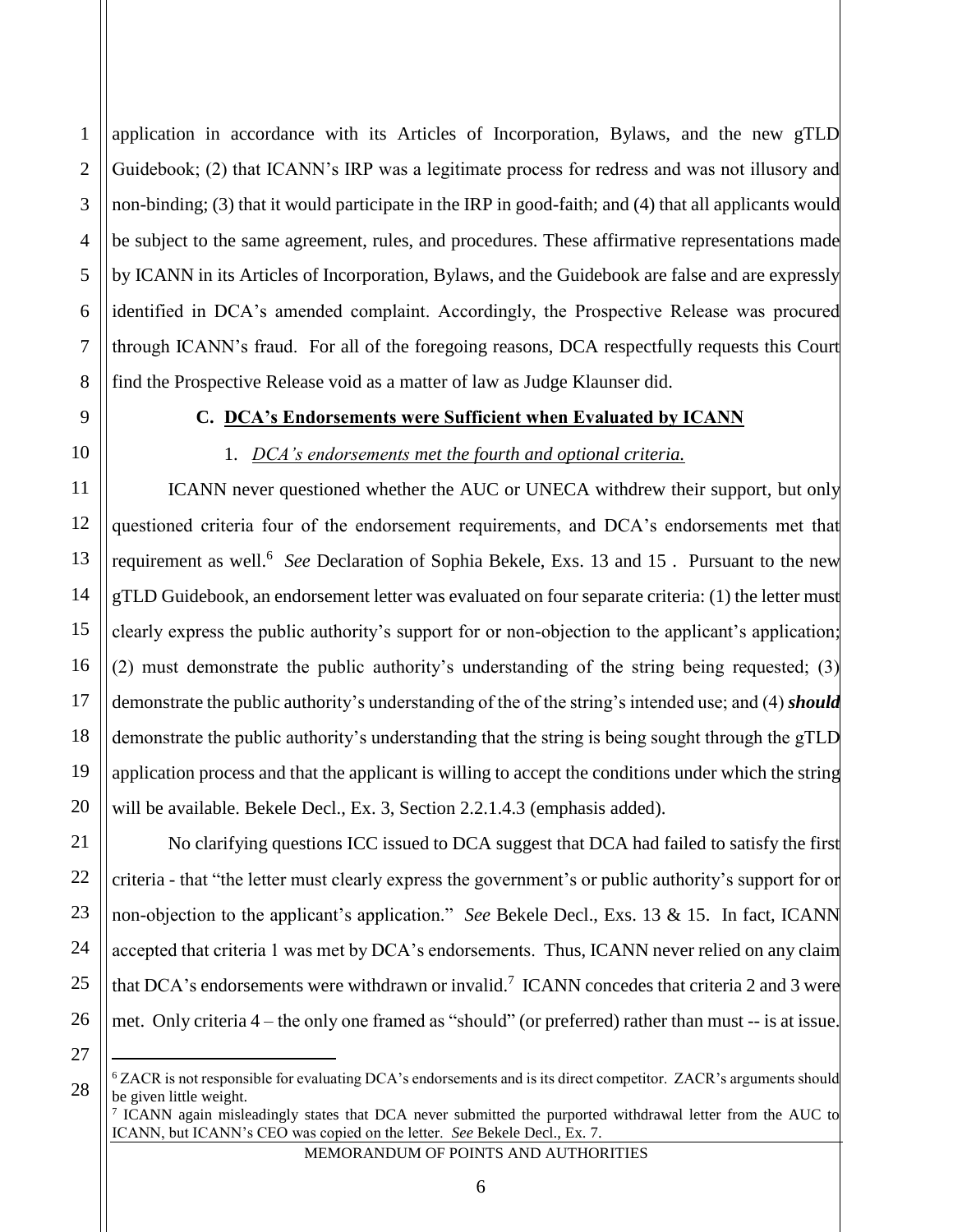1

2

But DCA's endorsements specifically demonstrated that it was applying for the gTLD through ICANN and obviously implies that it would be subject to ICANN's rules. Then ICC submitted clarifying questions to DCA, the clarifying questions to the AUC and UNECA's endorsement letters stated: "the letter [from the AUC and UNECA] does not meet criteria 4 above." *Id.*, ¶¶ 27 and 29, Exs. 13 and 15. The letter continues: "For criteria 4, 'the applicant….[willingness] to accept the conditions under which the string will be available' can be satisfied by meeting the requirement of the first part of the criteria: 'demonstrate the government's or public authority's understanding that the string is being sought through the gTLD application process." *Id.* DCA's endorsements letters from the AUC and UNECA state, respectively, "…your organization is applying for delegation of a regional identifier top level domain – '.africa' from the Internet Corporation for Assigned Names and Numbers…" and "your organization is applying to the Internet Corporation for Assigned Names and Numbers (ICANN) for the delegation of the regional identifier top level domain – 'africa.'" *Id.*, ¶¶ 19 and 21, Exs. 6 and 8. Thus, both the AUC and UNECA were aware that DCA was applying for .Africa through ICANN. ICANN does not argue how this specific language would not inform the endorsing body that the gTLD was being sought through ICANN's gTLD program.

DCA also shows that criteria 4 was merely discretionary or preferred, and not mandatory. ICANN does not explain why it specifically changed the term from "must" in all three other criteria, to "should" for the fourth criteria. "[A]ny ambiguity in the contract should be resolved against the drafstman." *Neal v. State Farm Ins. Cos.* (1961) 188 Cal.App.2d 690, 695; *Civ*. Code § 1654. Therefore DCA's interpretation of the criteria as discretionary should prevail.

As to the purported withdrawal of the AUC's and UNECA's endorsement, ICANN nor ICC never raised the issue. ICANN argues that the only express section addressing withdrawal of an endorsement letter was (1) not in the Guidebook when DCA applied and (2) that it does not limit the grounds upon which a withdrawal can occur.<sup>8</sup> ICANN again attempts to change the rules or apply them to DCA's disadvantage. Moreover, it is entirely inequitable to expect an applicant to spend years obtaining an endorsement only to have the political winds shift. The Guidebook

<sup>&</sup>lt;sup>8</sup> Ms. Willet also testified that she would "expect it [withdrawal] could be for a multitude of reasons." Brantly Decl., Ex. 2, p.72:17-18.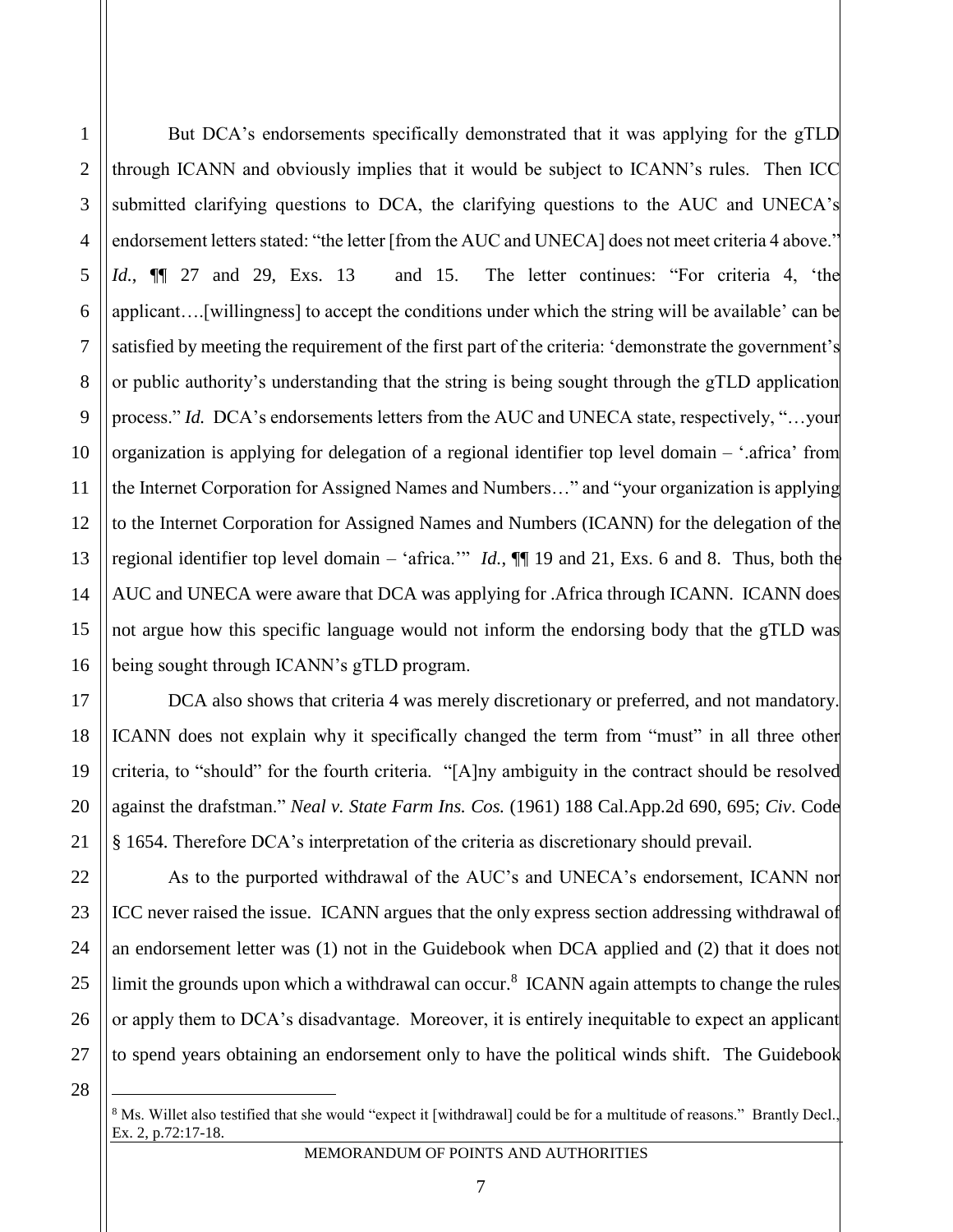only states that a government may withdraw support if the registry operator (or successful applicant) deviates from the conditions of original support. Bekele Decl., Ex. 3, Section 2.2.1.4.3. There were no conditions here and ICANN should not be allowed to play loose with its rules.<sup>9</sup>

As to the purported withdrawal of UNECA's endorsement, this occurred far after the processing of DCA's application – in September 2015. It was indisputably past the time for evaluation for it to be considered withdrawn. Conspicuously, the letter is neither addressed to DCA nor ICANN. Instead it is addressed to, and made in response from a request by the AUC. ICANN did not consider this withdrawn because it could not.

Thus, although the fourth criteria was not mandatory, DCA met it. For the foregoing reasons, DCA has demonstrated a likelihood of success on the merits.

1

2

3

4

5

6

7

8

9

10

11

12

13

14

15

16

17

18

19

20

21

22

23

24

25

26

 $\overline{a}$ 

2. *The Court should ignore the misstatements and mischaracterizations.*

ICANN and ZACR misleading suggest that DCA conceded it lacked sufficient endorsements by testifying that DCA was not permitted to "skip" the geographic names review. ICANN Opp., p. 13:25-26; ZACR Opp., p.5:6-9. But that statement only stands for the proposition that applicants had to pass the geographic names review and nothing else. Ms. Bekele had previously testified that the endorsements from the AUC and UNECA that DCA submitted with its application "absolutely" were sufficient to meet ICANN's requirements.<sup>10</sup> Ms. Bekele explains later in her testimony that DCA's request for an additional 18 months to acquire endorsements, was made if ICANN refused to accept the AUC and UNECA as proper endorsements.<sup>11</sup> Thus, contrary to the misrepresentations, DCA has conceded nothing.

As to ZACR's claim that DCA admitted the AUC's endorsement letter was withdrawn (ZACR Opp. p. 3:12-13), DCA stated in that very letter that it believed its "original endorsement that was given by the AU Chairperson remains valid.") Yedaly Decl., ¶ 11, Ex. D.

<sup>27</sup> 28 <sup>9</sup> ICANN also states DCA conceded that other methods of withdrawal were available. Not true again. Ms. Bekele stated: "Q: If the AUC properly withdrew the endorsement in 2010, was there anything that prevented them from doing that. A: No, but they didn't do that." LeVee Declaration, Ex. H, p.180:21-24.

<sup>&</sup>lt;sup>10</sup> Levee Decl. ¶4 Ex. H, p. 180:9-12. ("Q: So you're taking the position that letters you had received in 2008 and 2009 were sufficient to meet the guidebook requirements in 2012? A: Absolutely.") <sup>11</sup> Levee Decl. ¶4 Ex. H*.*, p.205:12-18.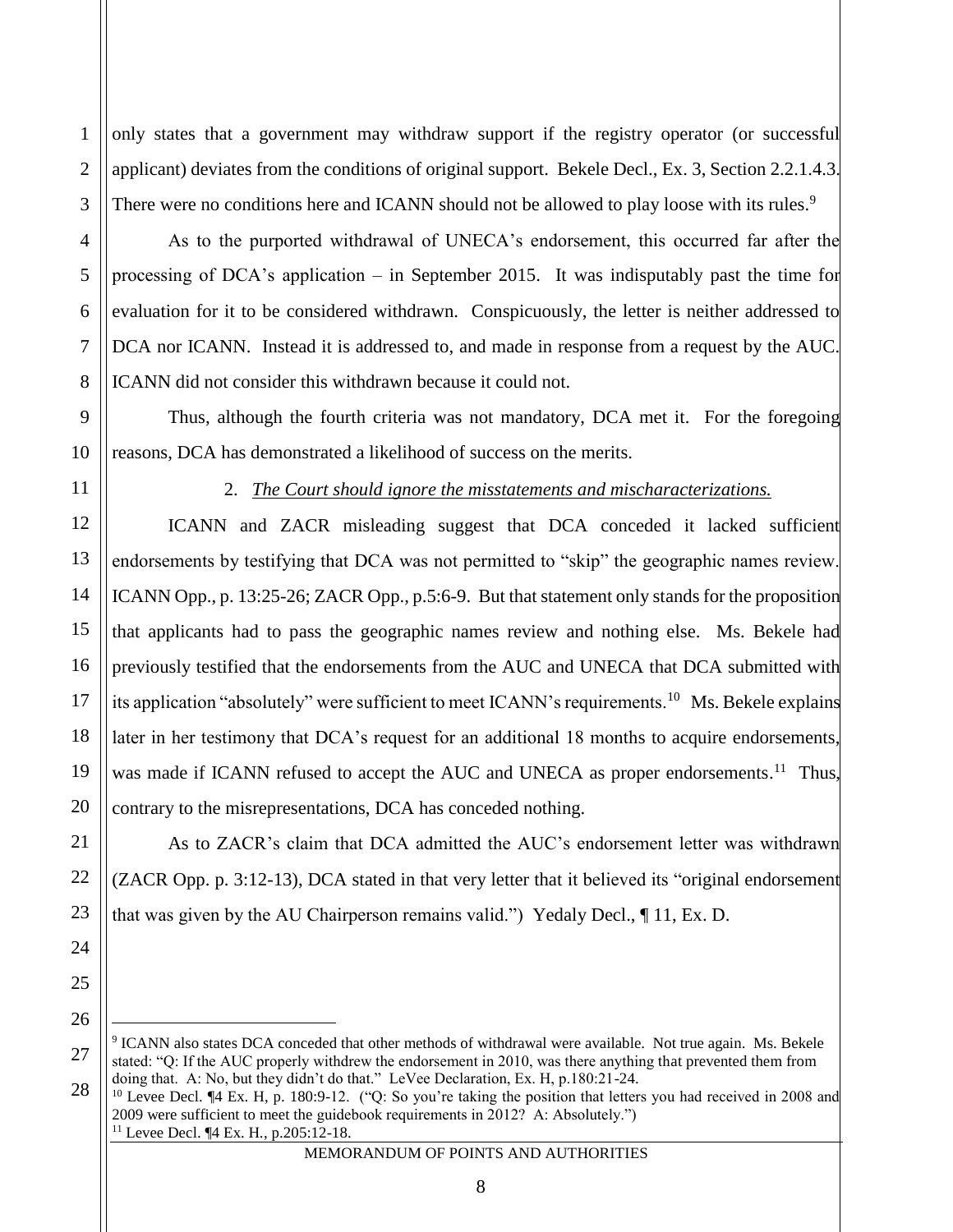#### **D. DCA's Harm Outweighs the Harm to ZACR, ICANN, or Others**

### 1. *The destruction of DCA's business is detrimental and irreparable harm*

The second factor for the court to consider is "the relative interim harm to the parties from the issuance or non-issuance of the injunction." *SB Liberty, LLC, supra*, 217 Cal.App.4th at 280.<sup>12</sup> If the preliminary injunction is denied, DCA will have to terminate operations as its funding will cease and such harm outweighs the harm of any other interested parties. Neither opposition addresses the destruction of DCA's business. As to redelegation, ZACR, but not ICANN, argues that redelegation is possible. ICANN may have procedures for such, but redelegation is a complicated, if not nearly impossible task as a practical matter. Finally, ZACR's argument that DCA can be made whole by monetary relief is irrelevant. *See Blackwater Lodge & Training Ctr. v. Boughton*, 2008 U.S. Dist. LEXIS 49371, at \*28 (S.D. Cal. 2008) [granting a preliminary injunction despite plaintiff seeking monetary relief].

1

2

3

4

5

6

7

8

9

10

11

12

13

14

15

16

17

18

19

20

21

## 2. *ZACR's "harm" is the result of an invalid registry agreement.*

ZACR's "lost costs" are the result of an improper registry agreement and based on the assumption that it has been properly awarded the .Africa gTLD; all of these costs have already occurred and cannot be the basis for balancing the harms of a preliminary injunction. After DCA had initiated the IRP for review of ICANN's improper rejection of its application, DCA requested that ICANN refrain from taking any further action with respect to the .Africa gTLD, until the IRP was resolved. Bekele Decl., ¶ 10, Ex. 1, p. 4, ¶ 20. ICANN refused, and responded by entering into a registry agreement with ZACR immediately after. *Id.*, Ex. 1, p. 3, ¶ 14. DCA petitioned the IRP, seeking to enjoin ICANN, and the request was granted. *Id.* ZACR cannot complain of injury that has resulted from its inequitable conduct. *See* Cal. Civil Code § 3517.

As to ZACR's remaining damages, ZACR has not explained why it continues to incur these damages and why they cannot be mitigated. *See State Dept. of Health Services, v. Superior Court* (2003) 31 Cal.4th 1026, 1043. ZACR asserts that it has implemented "cost saving measures" and reduced the amount by roughly \$1,700/month, but has failed to explain why it cannot mitigate the damages completely. ZACR merely concludes that it is incurring costs of \$16,632 for

28

 $\overline{a}$ 

27

MEMORANDUM OF POINTS AND AUTHORITIES <sup>12</sup> DCA is not required to demonstrate "irreparable harm" as ZACR suggests (ZACR Opp. p. 13:12).